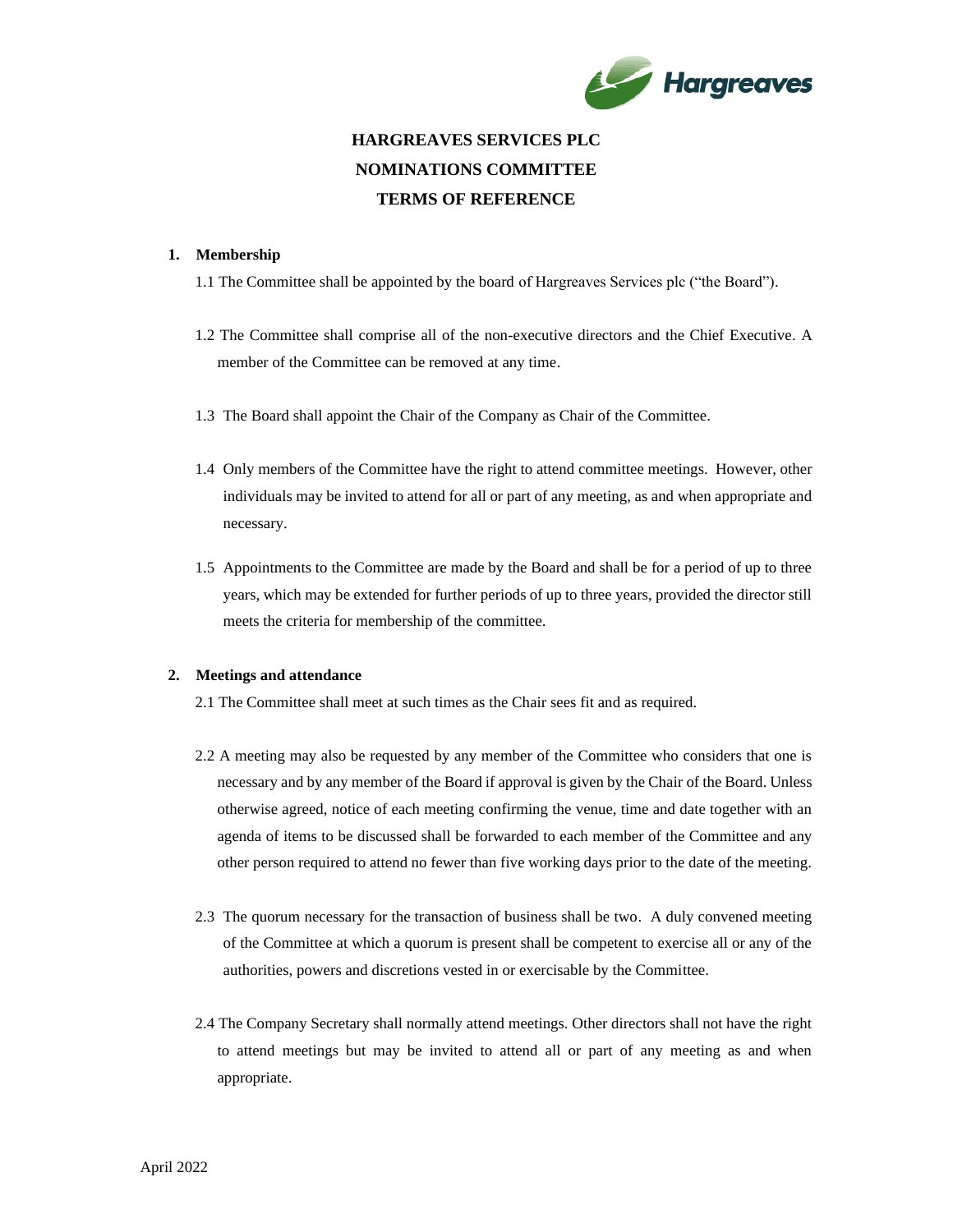

- 2.5 The Company Secretary shall be the secretary of the Committee but shall not attend any meeting of the Committee at which the Chair has stipulated that no executive directors shall be present. At such meetings, the Chair shall nominate another member of the Committee to act as secretary.
- 2.6 The Chair of the Board shall not chair the Committee when it is dealing with the matter of succession to the chair of the Company or of the Committee.
- 2.7 The Company Secretary shall minute the proceedings and resolutions of all meetings of the Committee, including recording the names of those present and in attendance.
- 2.8 The Chair of the Committee shall attend the Annual General Meeting prepared to respond to any questions from shareholders concerning the activities of the Committee.

# **3. Authority**

- 3.1 The Committee is authorised by the Board to carry out any investigation within its terms of reference.
- 3.2 The Committee is authorised to seek any information it requires at the Company's expense from any employee and all employees are directed to co-operate with any request made by the Committee.
- 3.3 The Committee is authorised by the Board to obtain expert advice on matters within its terms of reference from the Company's outside legal or other independent professional advice or otherwise and to request the attendance of such employees or advisers as it sees fit.

#### **4. Duties**

- 4.1 The duties of the Committee shall be but not limited to:
	- 4.1.1 regularly reviewing of the structure, size and composition (including the skills, knowledge and experience) required of the Board compared to its current position and make recommendations to the Board with regard to any changes;
	- 4.1.2 giving full consideration to succession planning for main board directors in the course of its work, taking into account the challenges and opportunities facing the Company, and the skills and expertise that are therefore needed on the board in the future;
	- 4.1.3 being responsible for identifying and nominating for the approval of the Board candidates to fill board vacancies as and when they arise;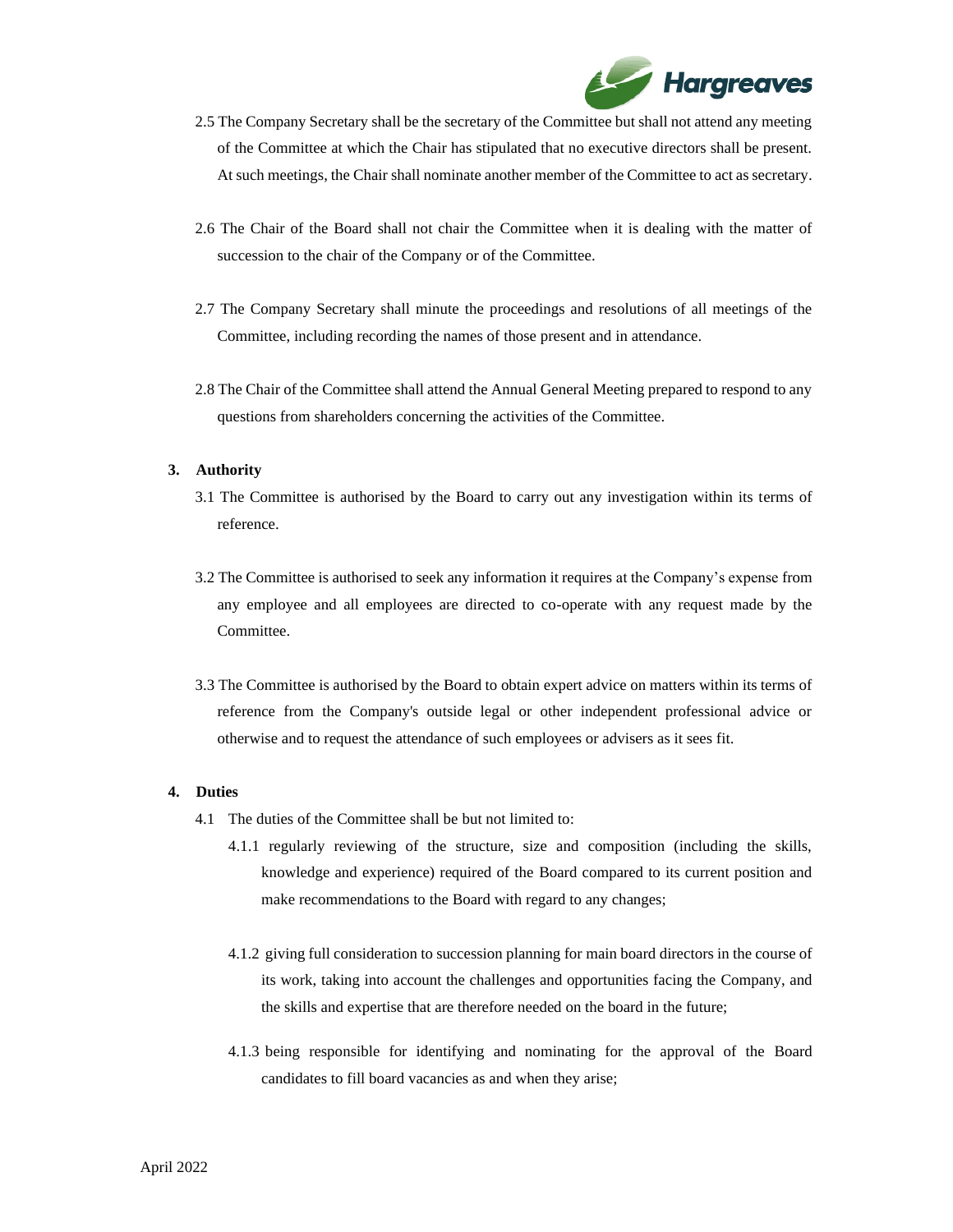

- 4.1.4 keeping under review the leadership needs of the Company, both executive and nonexecutive, with a view to ensuring the continued ability of the Company to compete effectively in the marketplace;
- 4.1.5 evaluating the balance of skills, knowledge and experience on the Board, before any appointment is made by the Board and, in the light of this evaluation prepare a description of the role and capabilities required for a particular appointment. In identifying suitable candidates the Committee shall:
	- 4.1.5.1 use open advertising or the services of external advisers to facilitate the search;
	- 4.1.5.2 consider candidates from a wide range of backgrounds;
	- 4.1.5.3 consider candidates on merit and against objective criteria, taking care that appointees have enough time available to devote to the position;
- 4.1.7 reviewing annually the time required from non-executive directors. Performance evaluation should be used to assess whether the non-executive directors are spending enough time to fulfill their duties;
- 4.1.8 ensuring, prior to the appointment of a director, that the proposed appointee is required to disclose any other business interests that may result in a conflict of interest and be required to report to any future business interests that could result in a conflict of interest;
- 4.1.9 ensuring that on appointment to the Board, non-executive directors receive a formal letter of appointment setting out clearly what is expected of them in terms of time commitment, committee service and involvement outside of board meetings.
- 4.2 The Committee shall also make recommendations to the Board concerning:
	- 4.2.1 formulating plans for succession for main board executive and non-executive directors and in particular for the key roles of chair and chief executive;
	- 4.2.2 suitable candidates for the role of senior independent director;
	- 4.2.3 membership of the audit & risk and remuneration committees, in consultation with the chairs of those committees;
	- 4.2.4 the re-appointment of any non-executive director at the conclusion of their specified term of office having given due regard to their performance and ability to continue to contribute to the board in the light of the knowledge, skills and experience required;